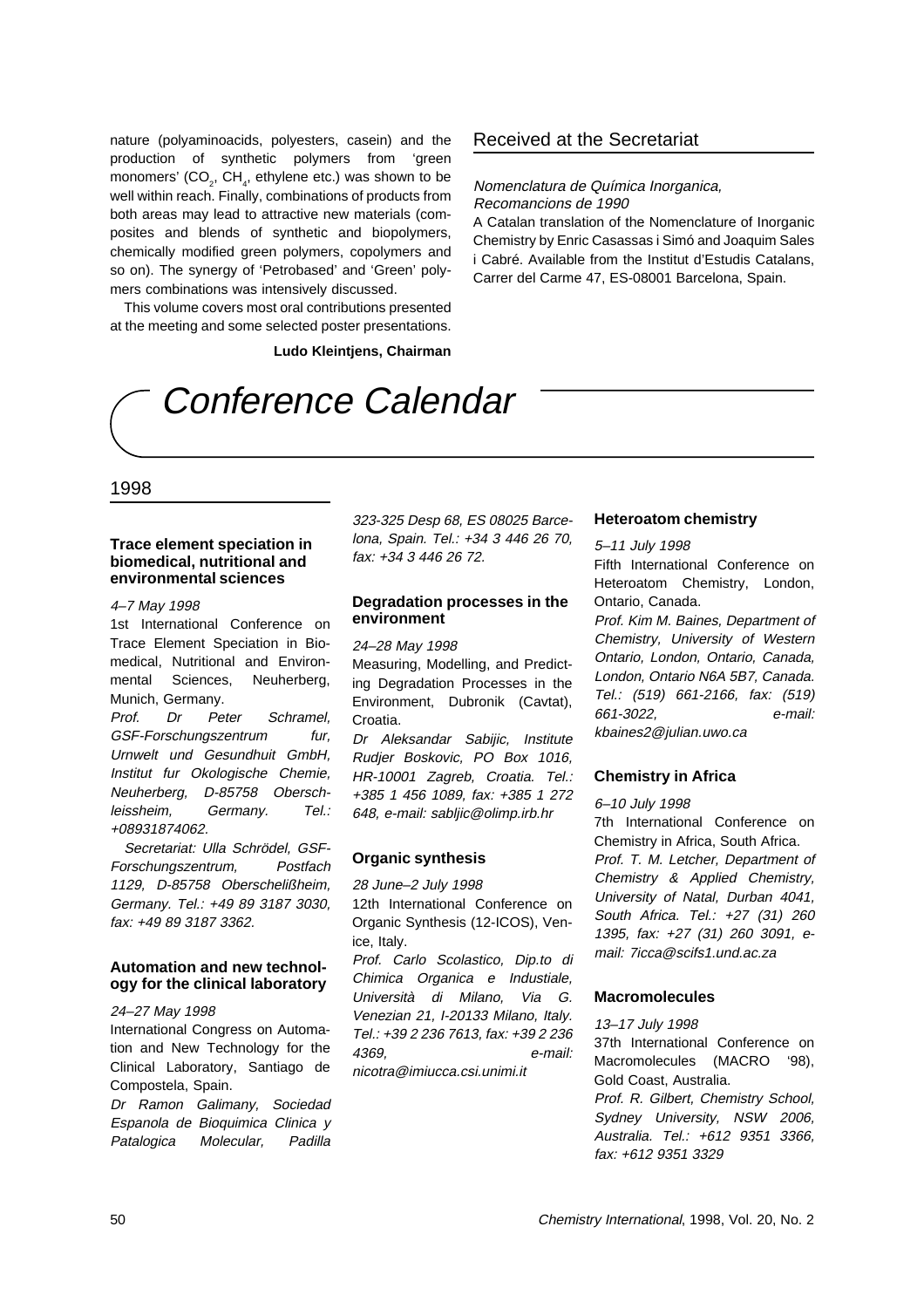## **Photochemistry**

#### 19–24 July 1998

XVII IUPAC Symposium on Photochemistry, Sitges, Spain.

Prof. Josep Font i Cierco, Departament de Quimica, Universitàt Autonoma de Barcelona, Bellaterra, 08193 Barcelona, Spain. Tel.: +34 3 581 1255, fax: +34 3 581 1265, e-mail: iqorfont@cc.uab.es

## **Polymeric materials**

20–23 July 1998

Mechanical Behaviour of Polymeric Materials, 18th Discussion Conference.

Dr Jaroslav Kahovec, Institute of Macromolecular Chemistry, Academy of Sciences of the Czech Republic, Heyrovského nám. 2, 162 06 Prague 6 - Petriny, Czech Republic. Tel.: +4202360341, fax: +4202367981, e-mail: sympo@imc.cas.cz

**Chemical thermodynamics**

26 July–1 August 1998 15th International Conference on Chemical Thermodynamics, Porto, Portugal.

# **How to apply for IUPAC sponsorship**

To apply for IUPAC sponsorship, conference organizers should write to the IUPAC Secretariat (see inside back cover for address) requesting an Advanced Information Questionnaire (AIQ). Completed AIQs should be returned to the Secretariat preferably 2 YEARS and at least 12 months before the conference. Late applications will not be considered. Further information on granting of IUPAC sponsorship was published in Chem. Intl. 1992, **14**, 203.

Prof. Manuel A.V. Riberio da Silva, Department of Chemistry, Faculty of Science, Rua do Campo Allegre, 687, P-4150 Porto. Tel.: +35 12 6082821, fax: +35 12 2008628, email: risilva@fc.up.pt

#### **Novel aromatic compounds**

2–7 August 1998

9th International Symposium on Novel Aromatic Compounds (ISNA-9), Hong Kong. Prof. Henry N.C. Wong, Department of Chemistry, The Chinese University of Hong Kong, Shatin, New Territories, Hong Kong. Tel.: +852 2609 6344, fax: +852 2603 5057, email: hncwong@cuhk.edu.hk

# **Pesticide chemistry**

2–7 August 1998

9th International Congress on Pesticide Chemistry, London Dr John F. Gibson, Scientific Secretary, The Royal Society of Chemistry, Burlington House, London W1V 0BN.

# **Solubility phenomena**

5–8 August 1998

Eighth International Symposium on Solubility Phenomena, Niigata, Japan.

Kiyoshi Sawada, General Secretary of the 8th ISSP, Department of Chemistry, Faculty of Science, Niigata University, Niigata 950-21, Japan. Tel.: +81 25 262 6265, fax: +81 25 262 6116, e-mail: issp@sc.niigata-u.ac.jp

# **Chemical education**

9–14 August 1998

15th International Conference on Chemical Education: Chemistry and Global Environmental Change, Egypt.

Prof. Saad S.M. Hassan, Department of Chemistry, Faculty of Science, Ain Shams University, Cairo, Egypt. Fax: +20 2 831836, e-mail: iupac15@asunet.shams.eun.eg

#### **Carbohydrate symposium**

#### 9–14 August 1998

19th International Carbohydrate Symposium, San Diego, CA, USA. Prof. David A. Brant, ICS 98 Symposium Secretariat, Department of Chemistry, University of California, Irvine, CA 92697-2025, USA. Tel.: (714) 824-8976, fax: (714) 824-1372, e-mail: ics98@uci.edu, Web Page: http:// www.ics98.uci.edu

# **Physical organic chemistry**

16–21 August 1998 14th International Conference Physical Organic Chemistry, Florianopolis, Brazil. Prof. Eduardo Humeres, Department of Chemistry, Universidade Federal de Santa Catarina, Campus Univeritario-Trindade, 88040-900 Florianopolis, Brazil.

Tel.: +55 48 231 9219, fax: +55 48 231 9711/231 9688, e-mail: humeres@mbox1.ufsc.br

# **Co-ordination chemistry**

31 August–4 September 1998 33rd International Conference on Co-ordination Chemistry, Florence, Italy.

Dr Ivano Bertini, Chairman, University of Florence, 33rd ICCC Secretariat, Department of Chemistry, FLorence 50121, Italy. Tel.: +39 55 2757 549, fax: +39 55 2757 555, email: ICCC@rics.lrm.fi.cnr.it

# **Electrochemistry**

13–18 September 1998

International Society of Electrochemistry, Kitakyushu, Japan.

Prof. Erika Kalman, 1025 Budapest, Central Research Institute for Chemistry of the Hungarian Academy of, Sciences, Pusztaszeri út 59-67, Hungary. Tel.: +36 1 325 7548, fax: +36 1 325 7509, e-mail: kale@cric.chemres.hu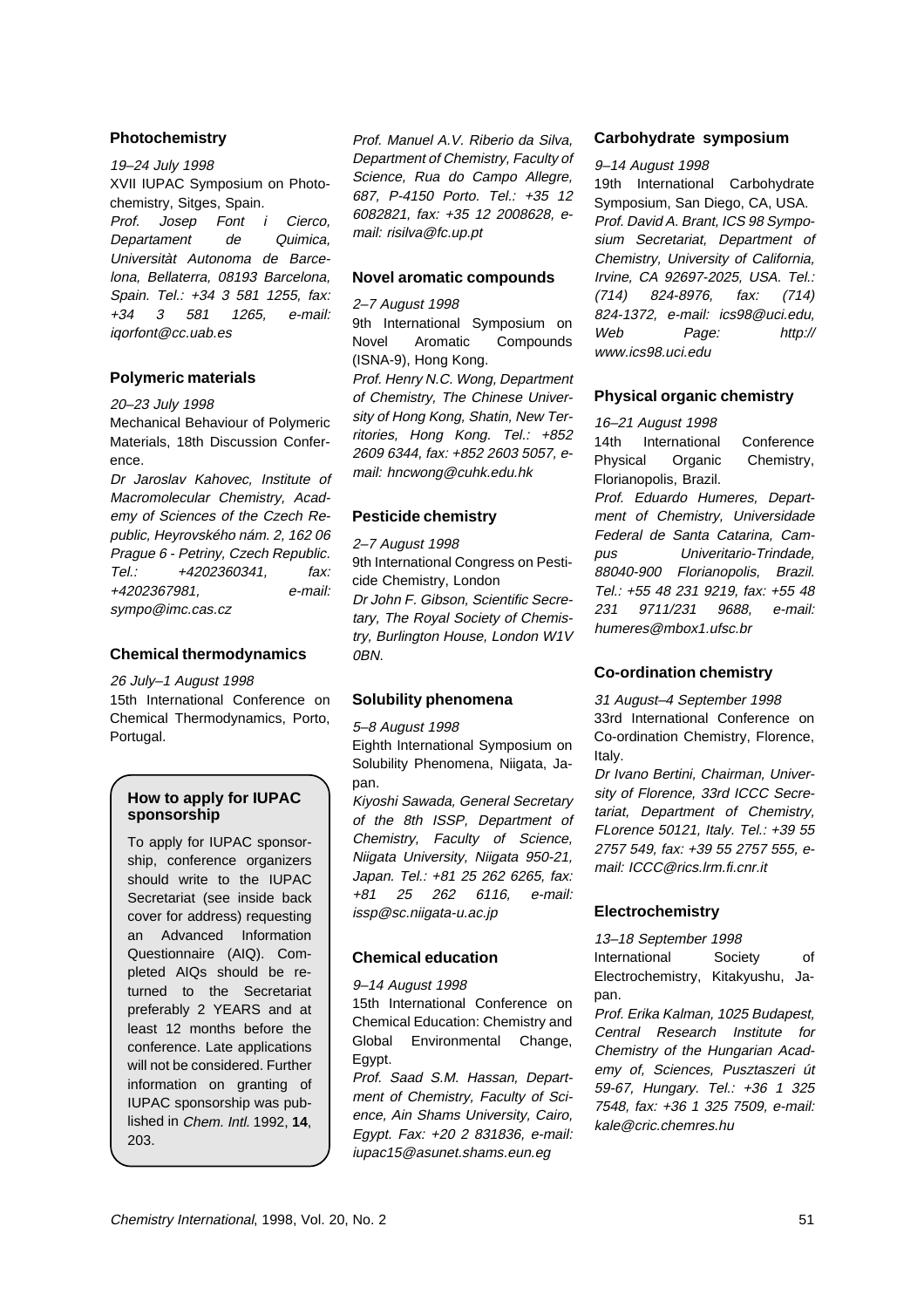# **Chemistry of germanium, tin and lead**

#### 20–25 September 1998

9th International Conference on the Coordination and Organometallic Chemistry of Germanium, Tin & Lead (ICC0C GTL-9) Melbourne, Australia.

Prof. Dainis Dakternieks, Deakin University, Biological & Chemical Sciences, Geelong 3217, Australia.

# **Supramolecular science and technology**

27 September–3 October 1998 1st International Conference on Supramolecular Science & Technology, Zakopane, Poland.

Marek Pietraszkiewicz, Chairman of the ICSS&T, Polish Academy of Sciences, Kasprzaka 44/52, 01224 Warsaw. e-mail: pictrasz@ichf.edu.pl

# **Chemistry of natural products**

11–16 October 1998

21st IUPAC symposium on the Chemistry of Natural Products, Beijing, China.

Prof. Xiao-Tian Liang Institute of Materia Medica Chinese Academy of Medical Sciences 1 Xian Nong Tan Street Beijing 100050 China. Tel.: +86 10 6 301 3366-245, fax: +86 10 6 301 7757.

# **Excitonic processes in condensed matter**

2–5 November 1998

Third International Conference on Excitonic Processes in Condensed Matter, Boston, MA, USA/ Prof. William M. Yen, Department of Physics and Astronomy, University of Georgia, Athens, GA, USA. 30602-2451. Tel.: (706) 542-2491, fax: (706) 542-2492, e-mail: wyen@hal.physast.uga.edu

# 1999

# **Functional dyes**

31 May–4 June 1999 4th International Symposium on Functional Dyes (IFD4), Osaka, Japan.

Prof. Yasuhiko Shirota, Osaka University, Faculty of Engineering, Yamadaoka, Suita, Osaka 565, Japan. Tel.: 81 6 879 7364, fax 81 6 877 7367, e-mail: shirota@ap.chem.eng.osakau.ac.jp

# **CHEMRAWN**

20–25 June 1999

CHEMRAWN XII—African Food Security and Natural Resource Management: The New Scientific Frontiers, Nairobi, Kenya. Dr Pedro Sanchez, Director General, International Center for Research in Agroforestry, PO Box 30677, Nairobi, Kenya. Tel.: [254] 2 521003, fax [254] 2 520023 e-mail: p.sanchez@cgnet.com

# **Visas**

It is a condition of sponsorship that organizers of meetings under the auspices of IUPAC, in considering the locations of such meetings, should take all possible steps to ensure the freedom of all bona fide chemists from throughout the world to attend irrespective of race, religion, or political philosophy. IUPAC sponsorship implies that entry visas will be granted to all bona fide chemists provided application is made not less than three months in advance. If a visa is not granted one month before the meeting the IUPAC Secretariat should be notified without delay by the applicant.

# **Polymerization methods**

# 12–15 July 1999

Advances in Polymerization Methods, 39th Microsymposium, Prague, Czech Republic.

Dr Jaromir Lukas, Institute of Macromolecular Chemistry, Academy of Sciences of the Czech Republic, Heyovskeho na. 2, 162 06 Praha 6-Petriny, Czech Republic. Tel.: +42 2 360341, fax: +42 2 367981, e-mail: sympo@imc.cas.cz

# **Carotenoids**

18–23 July 1999

12th International Symposium on Carotenoids, Cairns, Australia. Prof. George Britton, School of Biological Sciences, The University of Liverpool, Crown Street, Liverpool, L69 3BX, UK. Tel.: +44 (151) 794, fax: +44 (151) 794 4349.

# **Rheology of polymer systems**

19–22 July 1999

19th Discussion Conference on the Rheology of Polymer Systems, Prague, Czech Republic.

Dr Jaromir Lukas, Institute of Macromolecular Chemistry, Academy of Sciences of the Czech Republic, Heyovskeho na. 2, 162 06 Praha 6-Petriny, Czech Republic. Tel.: +42 2 360341, fax: +42 2 367981, e-mail: sympo@imc.cas.cz

# **Ionic polymerization**

19–23 July 1999

International Symposium on Ionic Polymerization, Kyoto, Japan.

Dr Shiro Kobayashi, Department of Materials Chemistry, Graduate School of Engineering, Sendai 606- 01, Japan. Tel.: +81 75 753 5608, fax: +81 75 753 4911, e-mail: kobayashi@mat.polym.kyotou.ac.jp